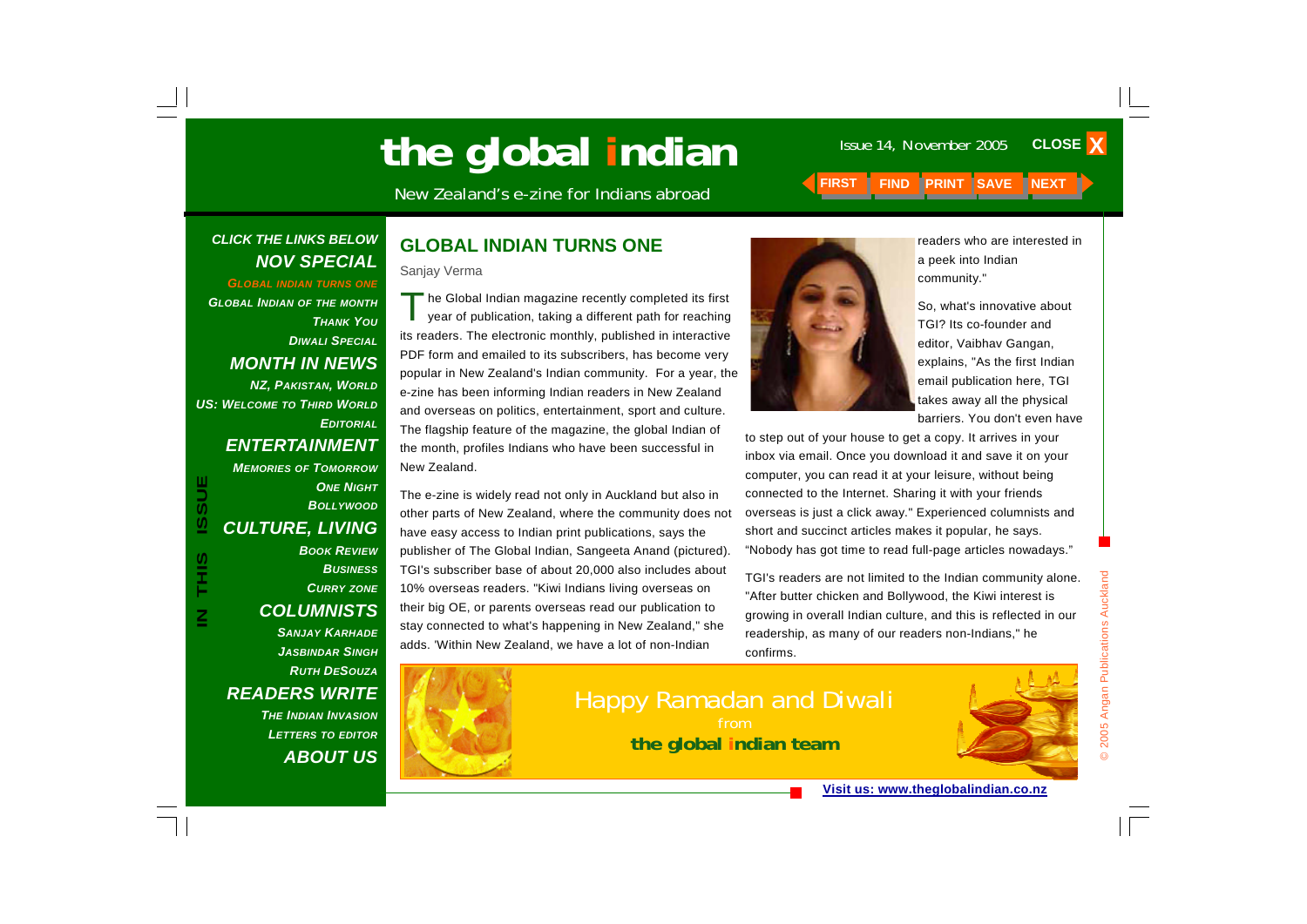#### *CLICK THE LINKS BELOW NOV SPECIAL GLOBAL INDIAN TURNS ONE GLOBAL INDIAN OF THE MONTH O THANK YOUDIWALI SPECIALMONTH IN NEWS NZ, PAKISTAN, WORLD*

*US: WELCOME TO THIRD WORLDEDITORIAL*

**IN THIS ISSUE**

THIS

 $\overline{\mathsf{z}}$ 

**ISSUE** 

#### *ENTERTAINMENT*

*MEMORIES OF TOMORROW***ONE NIGHT** *BOLLYWOODCULTURE, LIVING BOOK REVIEWBUSINESSCURRY ZONE COLUMNISTS SANJAY KARHADEJASBINDAR SINGHRUTH DESOUZAREADERS WRITE THE INDIAN INVASIONLETTERS TO EDITOR ABOUT US*

#### **WELL-BEHAVED WOMEN RARELY MAKE HISTORY**

Sangeeta Anand

**B** ritain's *New Statesman* magazine recently<br>**D** published a list of 10 individuals that will "change the world' and one Indian made that list. Amused? That person is a woman, is only 18 and belongs to minority. "It is difficult to believe that a slender, 18-year-old Muslim tennis player from India has the potential to change the world, but it is equally difficult to overestimate the effect Sania Mirza is having on millions of young men and women, and especially women, in the world's second most populous country," wrote Jason Cowley in the *New Statesman*.

But why are we featuring an India-based Indian in this feature which profiles successful Indians abroad? Although based in India, Sania is capable of and is already influencing many people worldwide - not just Indians. She is a ray of hope not only in the Indian subcontinent but also in the Middle East and South Asian regions. She personifies modern day woman who dares to dream big. We are profiling her not simply for her success but mainly for the positive influence she exudes on young generation worldwide. After all, *The Global Indian of the Month* feature was introduced to assist in motivating overseas Indians to excel in their personal and professional life.

Where was Sania this time last year? Nowhere in



limelight! So what made everyone sit up and take notice of this young girl in less than 10 months? The fact that her WTA

#### attention away from cricket." - *Reuters*

ranking jumped from 206th last December to 34th this month definitely helped, but an equally contributory factor is her blithe attitude and ambitious outlook.

She was in the line of fire from some Islamic clergymen for the clothes she wears – short skirt and T-shirt. The slogans she wears on her t-shirts represent her attitude towards such objections: *"I am old enough to be knowledgeable, but too young to care."* 

It all started with a vision – her own! Even when she was playing at a junior level her ambition was to achieve "top 20 WTA ranking." It's a living example when imagination leads reality. Today, she is a role model for millions of women not only in India but also in the Middle East and many Muslim countries. Pakistani tennis player Mariam Rahim expresses her frustration while talking to Reuters. "I wear salwar kameez (traditional ethnic wear). It is also a very difficult crowd here." *Continued...*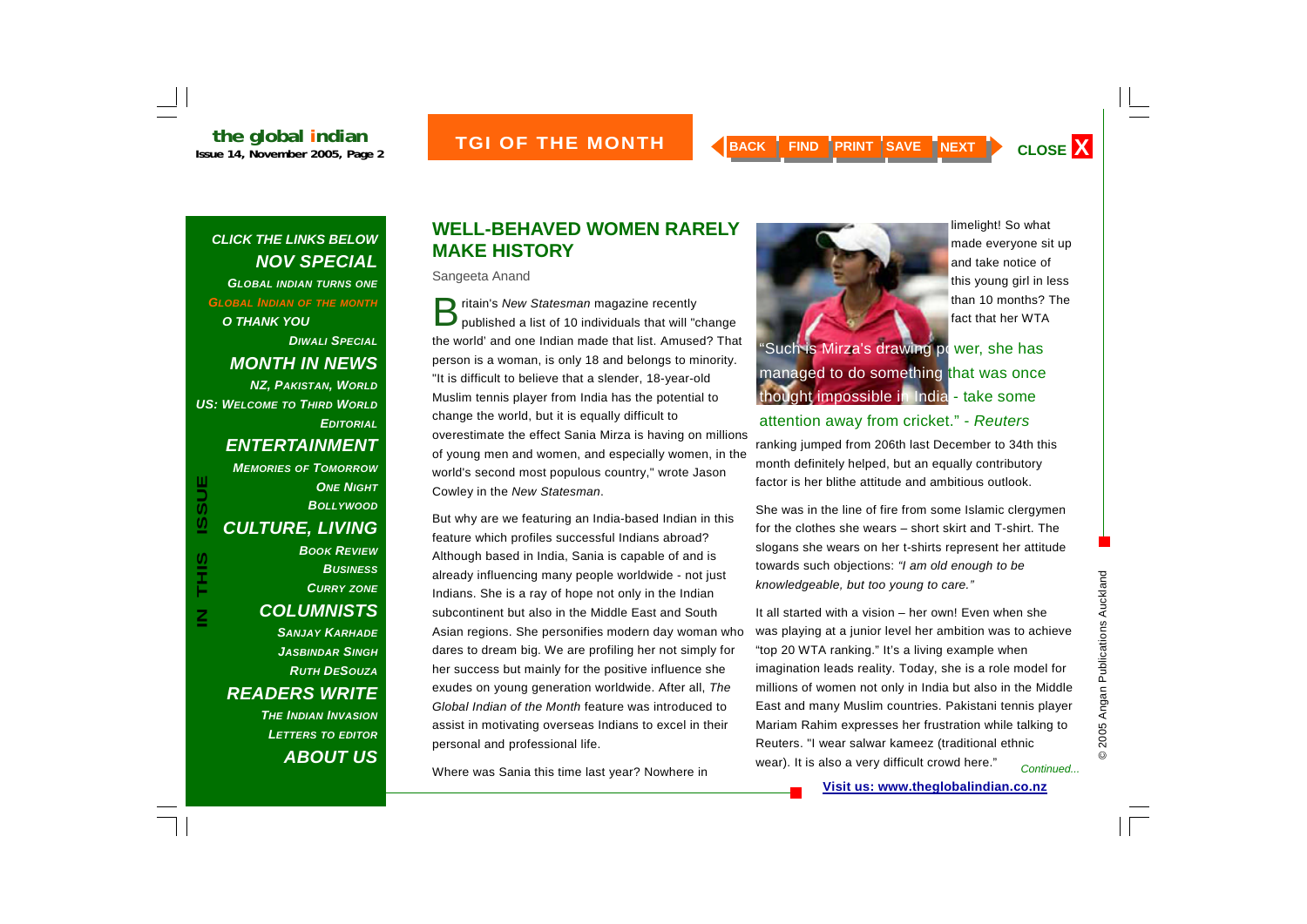# **the global indian**<br> **Issue 14. November 2005. Page 3**

**ISSUE THE MONTH A BACK FIND PRINT SAVE NEXT CLOSE X** 

#### *CLICK THE LINKS BELOW NOV SPECIAL GLOBAL INDIAN TURNS ONE*

*GLOBAL INDIAN OF THE MONTH*

*THANK YOU*

#### *DIWALI SPECIALMONTH IN NEWS*

*NZ, PAKISTAN, WORLD US: WELCOME TO THIRD WORLDEDITORIAL*

#### *ENTERTAINMENT*

*MEMORIES OF TOMORROW***ONE NIGHT** *BOLLYWOODCULTURE, LIVING BOOK REVIEWBUSINESS*

# *CURRY ZONE*

#### *COLUMNISTS*

*SANJAY KARHADEJASBINDAR SINGHRUTH DESOUZAREADERS WRITE THE INDIAN INVASIONLETTERS TO EDITOR*

*ABOUT US*

Sania is the first woman tennis player to reach the top 40 WTA rankings from a *Continued...* 

country that struggles to produce female athletes let alone a tennis player, and where a P T Usha remains a sole success story for decades. What's more, Sania reportedly becomes the second-highest earner of brand endorsement fees, second only to Sachin Tendulkar, in a country where any sport other than cricket fails to create a stir. Her fashion sense (nose-ring and "librarian" glasses according to Cowley) is equally popular. Her tshirt slogans say a lot about her flamboyant attitude. Try this: "Well-behaved women rarely make history" or "You can either agree with me, or be wrong". Success comes at a price. At the tender age of 18, she has for company her bodyguards. And she is yet to win a major tennis tournament.

As Jason Cowley writes, "Sport (can be) …helping to

liberate many in the developing world from a life of penury and subordination. Muhammad Ali, Pele, the Aboriginal tennis player Evonne Goolagong, the West Indian cricketer Viv Richards, the so-called ghetto Cinderellas Venus and Serena Williams and the Chinese basketball star Yao Ming - these sporting icons, because of their fame, achievement and corporate power, have helped to transform the way mainstream sporting audiences think about race, gender and the old political structures that once controlled the games we play."

For now, there's no looking back for our rising star, with her father hiring Roger Federer's coach Tony Roche for Sania. Her eyes are set firmly on a position in Top 15, and there are millions of fans who have set their eyes on Sania, for their inspiration.



#### **THANK YOU!**

*CRY* and *The Global Indian* stalls at Auckland's Diwali festival received great response. Each stall attracted hundreds of visitors. Many of you stopped by, wished us, sought information. Both the stalls attracted Indians and non-Indians alike. The Global Indian team thanks all the visitors, and CRY volunteers.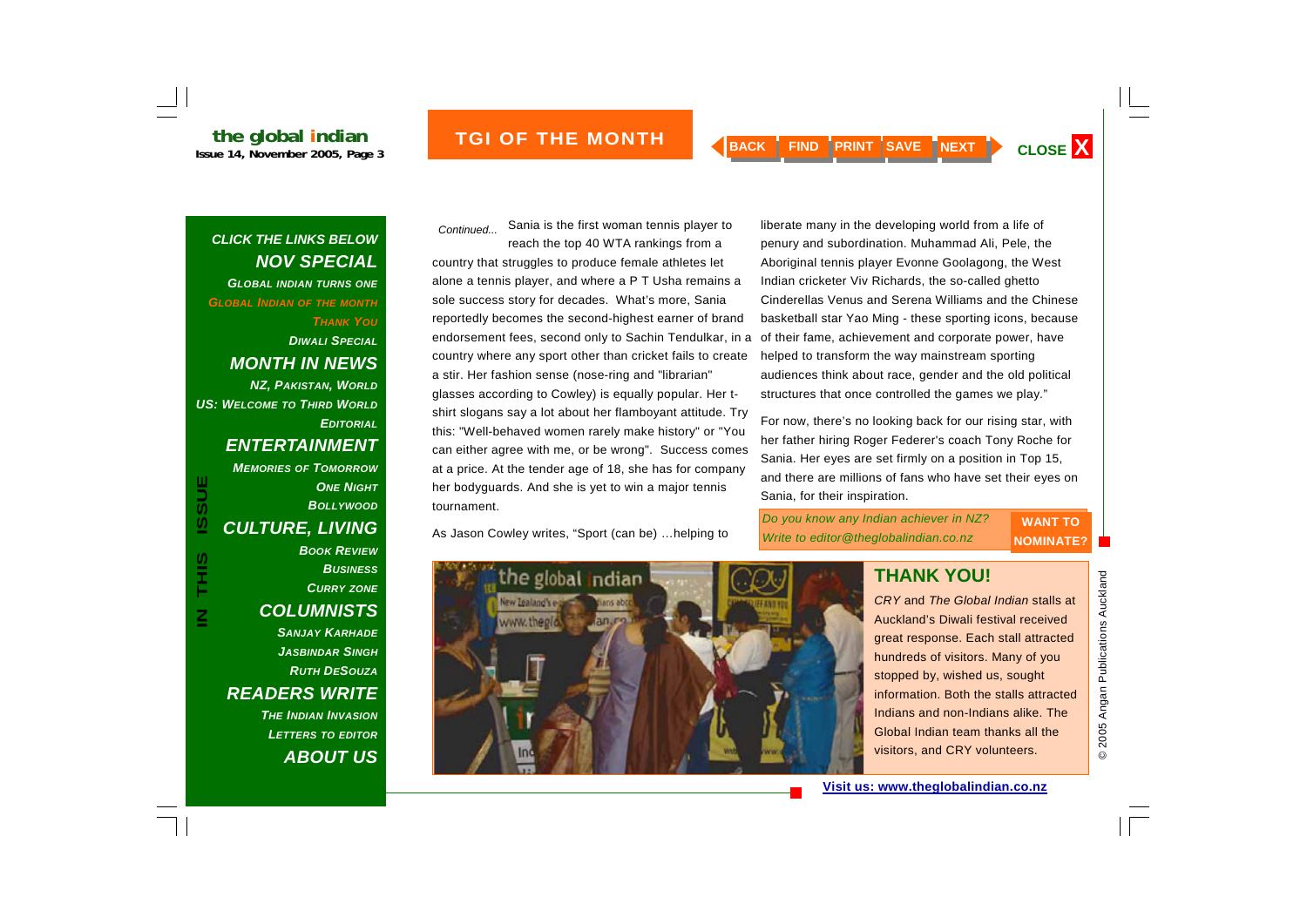# **the global indian**<br>Issue 14, November 2005, Page 4

#### *CLICK THE LINKS BELOW NOV SPECIAL*

*GLOBAL INDIAN TURNS ONE GLOBAL INDIAN OF THE MONTH THANK YOU*

*DIWALI SPECIAL*

#### *MONTH IN NEWS*

*NZ, PAKISTAN, WORLD US: WELCOME TO THIRD WORLDEDITORIAL*

#### *ENTERTAINMENT*

*MEMORIES OF TOMORROW***ONE NIGHT** *BOLLYWOODCULTURE, LIVING BOOK REVIEWBUSINESSCURRY ZONE COLUMNISTS* 

**IN THIS ISSUE**

**SIHL** 

**ISSUE** 

*SANJAY KARHADEJASBINDAR SINGHRUTH DESOUZAREADERS WRITE THE INDIAN INVASION*

*LETTERS TO EDITOR ABOUT US*



**MONTH** 

## **MURAL ARTIST**

Indian artist Shanti Devi visited New Zealand and painted a mural in Wellington in the lead-up to the Wellington Asia:NZ Diwali Festival on October 23. She then returned to Auckland to complete that mural in the week leading up to Auckland's Diwali Festival on October 30.



#### **WHY ON DIWALI DAY?**

A Global Indian Reader

New Zealand Parliament is hosting Diwali on Tuesday 1st November at 6pm in Wellington. It's a working day. Working people may not get home till 6pm. It's not fair to attend this function A: Ya, who cares! on a day where a normal Indian would like to spend time with family and friends and carry out religious pooja at the end of the day.

- Q: How does one get there?
- A: Plane!
- Q: What do you do there?

A: Drink juice, eat fast food, listen to speeches

- Q: What About Diwali? A: Oh yes, there will be dances Q: Any religious activity? A: Oh no, it's Parliament! You just meet the ministers. Q: So we miss time of religious ceremony at home? Q: Will they get together on Christmas day in Parliament ? A: Oh no! It's time to spend time with your family.
- Q: Will this be held every year ?
- A: Probably not

Q: So what else is celebrated in Parliament?

A: Just for Indians -Diwali, Eid and

#### some Punjabi event

Q: So what about the rest of New Zealanders?

A: Oh no, Parliament can't cater for them.

Q: Will Muslim people attend? A: No! it's the month of Ramadan; they are fasting and will be doing evening prayers before 8 pm.

Q: What can a normal Indian do ? A: Nothing

(From an angry human being who happens to be an Indian.)

*(Editor's note: We did not receive response from Dr Ashraf Chaudhary, Labour MP, as we went to press).*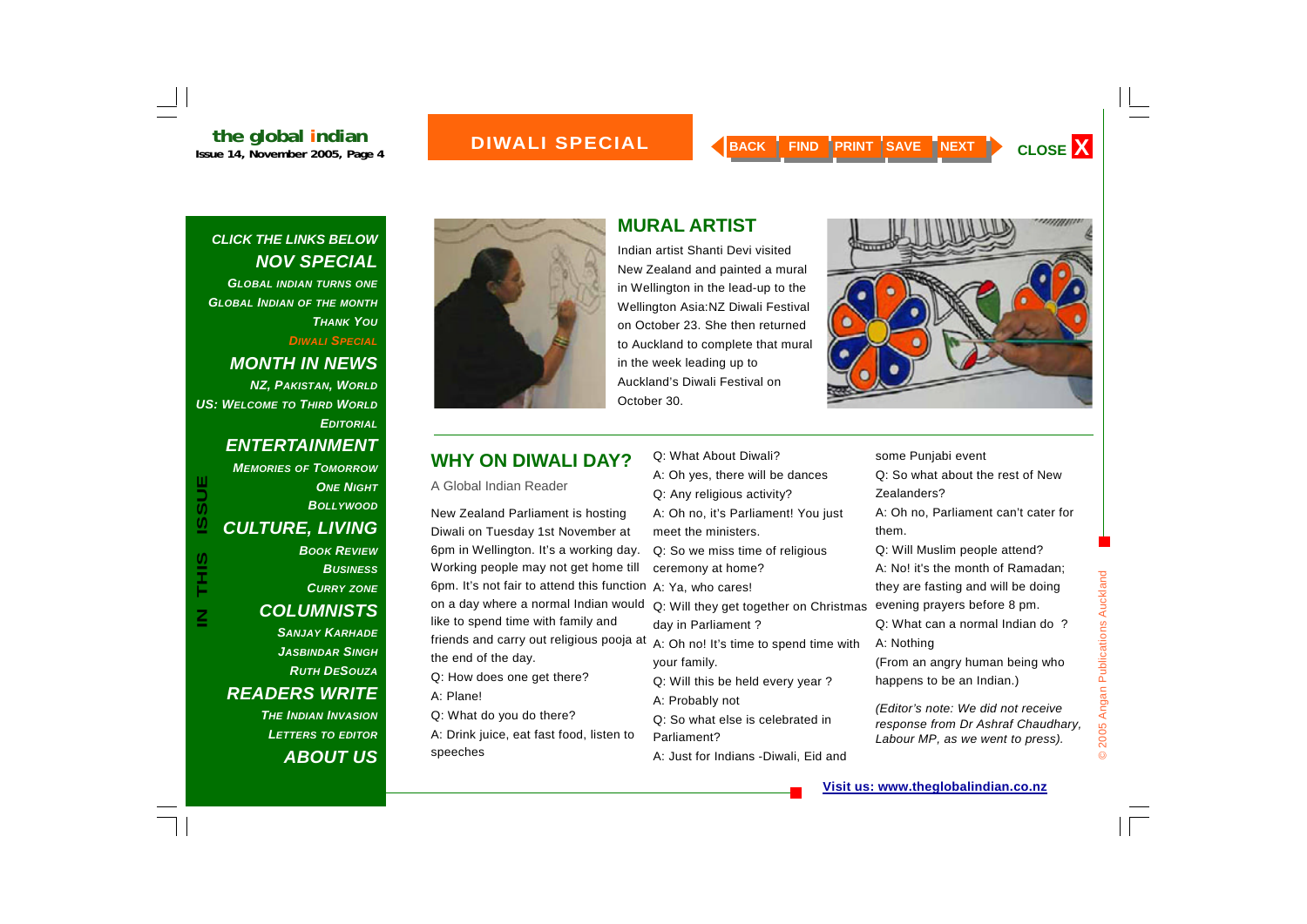*GLOBAL INDIAN TURNS ONE GLOBAL INDIAN OF THE MONTH THANK YOUDIWALI SPECIALMONTH IN NEWS NZ, PAKISTAN, WORLD*

*US: WELCOME TO THIRD WORLDEDITORIAL*

#### *ENTERTAINMENT*

**ISSUE IN THIS ISSUE**THIS  $\overline{\mathsf{z}}$ 

#### *MEMORIES OF TOMORROW***ONE NIGHT** *BOLLYWOODCULTURE, LIVING BOOK REVIEWBUSINESSCURRY ZONE COLUMNISTS SANJAY KARHADEJASBINDAR SINGHRUTH DESOUZAREADERS WRITE*

*THE INDIAN INVASIONLETTERS TO EDITOR ABOUT US*

# **NZ'S QUAKE AID NOT ENOUGH**

AUCKLAND— Aid agencies are pointing the finger at New Zealanders for not giving enough aid to earthquake stricken Pakistan. Oxfam New Zealand has released figures which show New Zealand has pledged, but not yet supplied, just over half of what it is capable of giving. Lack of media coverage may be the reason, director of Oxfam, Barry Coates, told NewsTalk ZB. He added "There has not been the sustained media attention that there was with the tsunami."

New Zealander Bob McKerrow is co-ordinating relief efforts for the International Federation of the Red Cross and Red Crescent Societies in Islamabad, TVNZ reported. McKerrow says with winter approaching, the focus is on erecting more permanent forms of shelter for the four million people left homeless after the quake.

#### **KIWI PAKISTANI LOSES RELATIVES NEW ZEALAND PAKISTAN PAKISTAN WORLD**

AUCKLAND— A Pakistani man living in Auckland lost five of his relatives and a further 10 are still missing following the recent devastating earthquake.

Naseem Soherwardy's family live about 10 kilometres from the quake's epicentre, One News reported.

He says his fiancé is over there and is appealing for supplies to help survivors. Soherwardy says many of those killed were mothers and there is a big shortage of baby food, as well as medicine and blankets.

The Pakistan Association of New Zealand (PANZ) is collecting aid. Contact Tayyaba Khan (the Auckland Muslim Girls Association) at tayyaba. k@gmail.com.

Donate \$20 to the Red Cross earthquake appeal by phoning 0900 33 200 (NZ).

#### **RAPE VICTIM HONOURED**

LAHORE—Pakistan gang rape victim Mukhtaran Mai has been chosen for this year's 'Glamour Woman of the Year Award' instituted by a New York-based magazine - Glamour, Asia News International reported. Mukhtaran had attracted a lot of international attention by launching a tirade against her attackers. The rape victim would be given US \$20,000 as a donation to set up a women's centre in her town Meerwala.

The magazine has invited Mai to receive the award in a ceremony on November 2 in the US, Pakistan's newspaper *Dawn* reported. It would be interesting to watch whether the Pakistan government would let her go, because a couple of months ago she was denied permission to visit Washington for a conference convened on women issues.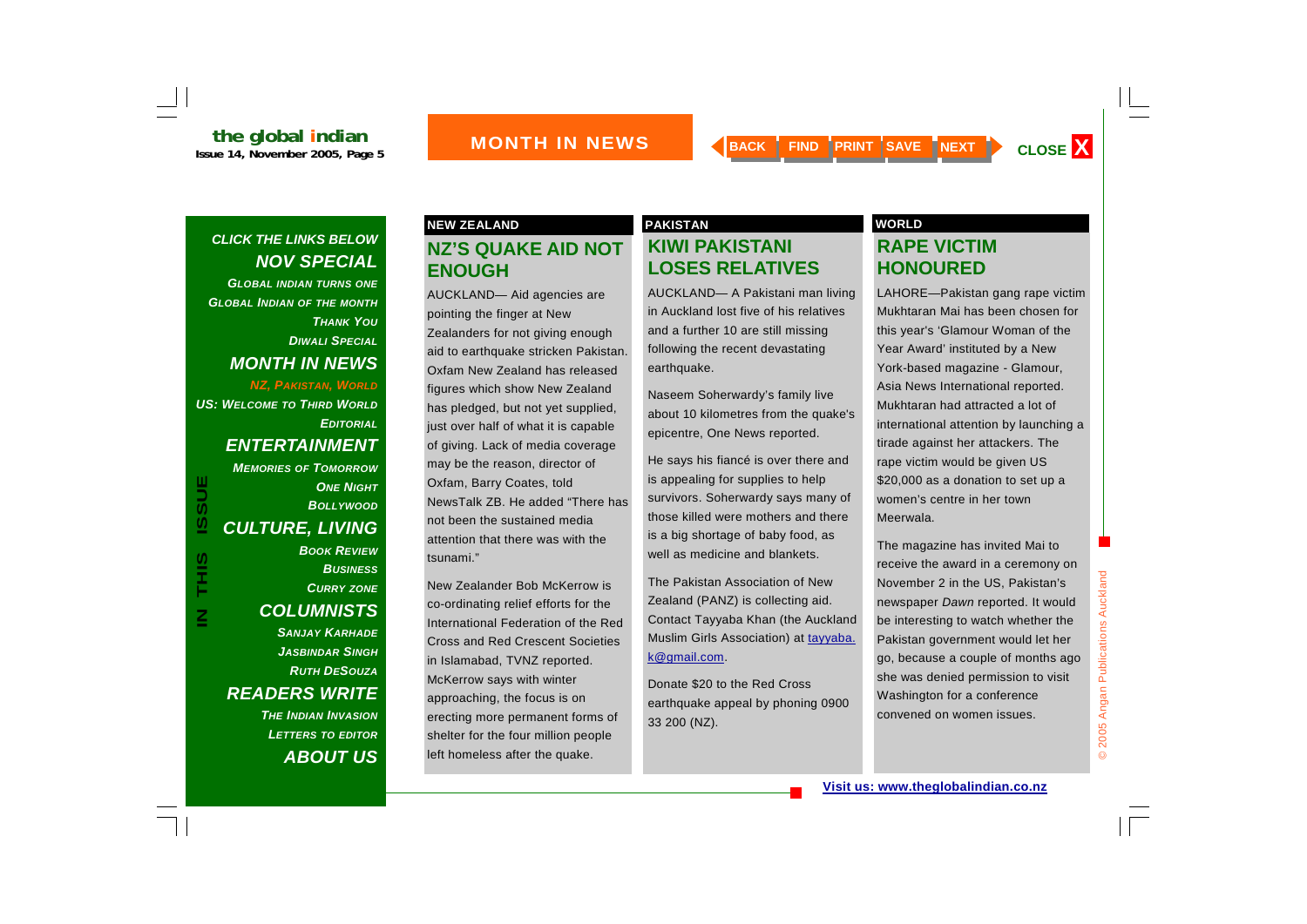*GLOBAL INDIAN TURNS ONE GLOBAL INDIAN OF THE MONTH THANK YOUDIWALI SPECIALMONTH IN NEWS NZ, PAKISTAN, WORLD US: WELCOME TO THIRD WORLDEDITORIAL*

#### *ENTERTAINMENT*

*MEMORIES OF TOMORROW***ONE NIGHT** *BOLLYWOODCULTURE, LIVING BOOK REVIEWBUSINESSCURRY ZONE COLUMNISTS SANJAY KARHADEJASBINDAR SINGHRUTH DESOUZAREADERS WRITE* 

**IN THIS ISSUE**

THIS

 $\overline{\mathsf{z}}$ 

**ISSUE** 

*THE INDIAN INVASIONLETTERS TO EDITOR ABOUT US*

#### **U.S.: WELCOME TO THIRD-WORLD**

Sarita Sarvate

hen I first came here (USA) from India nearly 30 years ago, Americans often asked me about floods, droughts and epidemics in my native country. The patronising tone of these queries betrayed most Americans' simple belief that "It could never happen here." We immigrants too seemed to implicitly believe this dictum. Recent images from New Orleans prove that it can happen here.

Trying to explain to Americans why so many thousands perished in natural calamities so often in India, I would feel ashamed of the poverty in my native country. But my audience would become sceptical, asking me questions as to whether the caste system prescribed in the Hindu religion was the real reason behind our social and political apathy toward the victims. Ironically, America's response to the predicament and suffering of Katrina's victims has been eerily reminiscent of that of a third world country.

You only have to look at the faces of the victims to understand why they haven't been instantly helicoptered to dry ground; why they have been allowed to languish like animals in a crowded Superdome with no sanitation, water, or food. Now, in the wake of the

Katrina disaster, Americans have seen that the system can fail here.

In the meantime, countries of the so-called 'third world' have learned to take better care of their citizens, as was demonstrated in India's response to the recent tsunami. Today, the underclass in India has a loud enough voice that the kind of neglect of the victims that has been seen on the images broadcast from New Orleans would create political and social furore in my



A qualified physicist, Sarita writes for many US publications. Hurricane Katrina would hopefully, Sarita says, raise American consciousness about the 'third world' nation that lies within its boundaries.

home country. Many poor people in India today have higher expectations of life, of society, of the political system, which they now know is supposed to serve them. Ironically, it is American TV that may have fashioned these expectations.

Much has changed in America too in the last 30 years. Lack of health care, increasing poverty, and institutionalised disparity between the rich and the poor have made Americans indifferent to social suffering and inequity. The nation's infrastructure has deteriorated, a result of misplaced priorities. Over time, the 'first world' has merged with the 'third world'.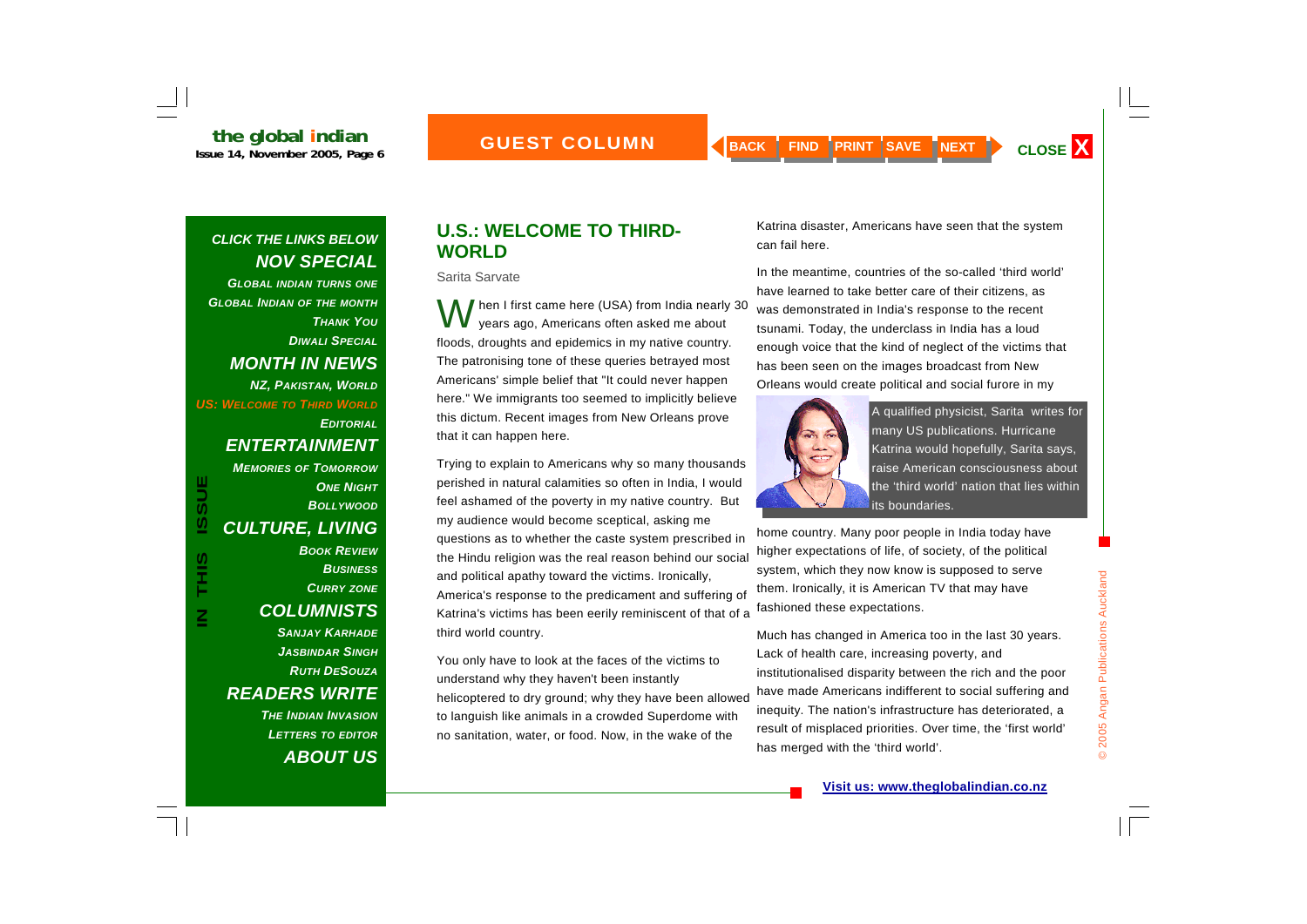#### **EDITORIAL**

#### *CLICK THE LINKS BELOW NOV SPECIAL*

*GLOBAL INDIAN TURNS ONE GLOBAL INDIAN OF THE MONTH THANK YOUDIWALI SPECIALMONTH IN NEWS NZ, PAKISTAN, WORLD US: WELCOME TO THIRD WORLDEDITORIAL*

*ENTERTAINMENT* 

*MEMORIES OF TOMORROW*

**ISSUE IN THIS ISSUE SIHL**  $\overline{\textbf{z}}$ 

#### **ONE NIGHT** *BOLLYWOODCULTURE, LIVING BOOK REVIEW*

*BUSINESSCURRY ZONE COLUMNISTS SANJAY KARHADEJASBINDAR SINGHRUTH DESOUZAREADERS WRITE THE INDIAN INVASION*

*LETTERS TO EDITOR ABOUT US*

#### **DOING BUSINESS WITH INDIA**

Vaibhav Gangan

The India NZ Business Council's recent seminar on '*Doing Business In India'* provided a forum to exchange ideas for New Zealand businesses looking to earn a pie of the growing, lucrative Indian market. Mike Lowe (pictured left),

General Manager, Hayes International, Tauranga, shared his experience of adding India as its 65th destination for selling steel machines. Hayes

secured a \$6

million order from a joint venture between an Indian and Australian company. TVNZ's Sharon BrettKelly (pictured right) spoke about her experience producing seven-episode India series for the ASB Business Breakfast show. She played one of her episodes and it seemed that her feelings about India were different from from India. Paddy Marra, Chairman of the India NZ what she showed on screen ("for commercial reasons", she added), as she said, "I was there to film a feature story, and a commercial channel would not broadcast my story unless it had a strong news angle." These limitations seemed to compel Sharon to show only that

part of the truth that was 'sensational' (did I say poverty?). On a personal level, she says she considered moving to India for good. "While leaving for India, I was really, really scared. But now, I can't wait to go back to India."

An interesting discussion that followed brought about a comparison between the US businesses and Kiwi



businesses. American businesses utilise the assistance of Indians in the US to quicken the process of doing business with India. A delegate suggested that

Kiwis could learn from Americans and make use of Indians in New Zealand to bridge the business gap between the two countries.

Another key challenge faced by New Zealand's export education industry is difficulty in attracting students Business Council, said that Indian students go to Harvard, Cambridge and other major US and UK universities for higher education, and New Zealand needs to raise its country profile.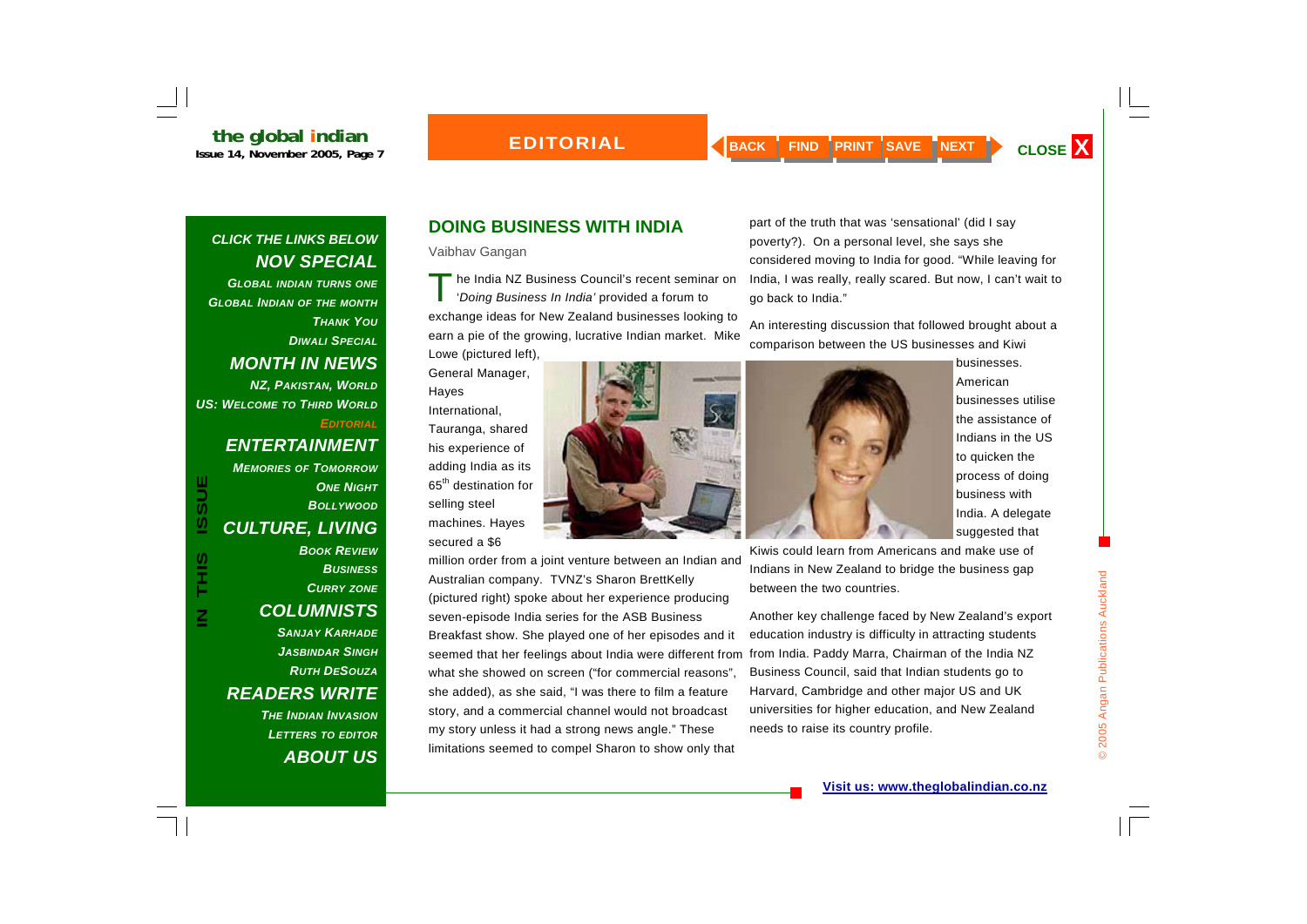*GLOBAL INDIAN TURNS ONE GLOBAL INDIAN OF THE MONTH THANK YOUDIWALI SPECIALMONTH IN NEWS NZ, PAKISTAN, WORLD US: WELCOME TO THIRD WORLDEDITORIAL*

#### *ENTERTAINMENT*

*MEMORIES OF TOMORROW*

**ONE NIGHT** 

*BOLLYWOODCULTURE, LIVING BOOK REVIEWBUSINESSCURRY ZONE COLUMNISTS SANJAY KARHADE*

*JASBINDAR SINGHRUTH DESOUZAREADERS WRITE THE INDIAN INVASION*

*LETTERS TO EDITOR ABOUT US*

# **MEMORIES OF TOMORROW**

Sanjay Verma

The recent cultural momentum in New Zealand's<br>Indian community is surely noticeable. Here's the latest addition - 'Memories of Tomorrow'- the 'no-budget' digital film from first-time director, Amit Tripuraneni (pictured left), has recently been released for DVD sales in the US while closer home, the movie is released for rental hire from across video stores.

Tanya York, chief executive of York Entertainment CEO, who picked up the international sales and distribution rights and has recently released the DVD, says "The film resonates with a lyrical beauty that underscores the action in the plot. As opposed to typical action movies, the characters have real depth; the leads invoke a

## **ONE NIGHT**

nd here's another—1 nite, an award-winning debut<br>film from Mumbai-born director Amarbir Singh, and Kiwi actor Bruce Hopkins.

Set in and around Auckland's K' Road, the storyline revolves around four separate journeys taking place over one night. The main journey focuses on a young immigrant Sikh taxi driver who struggles to sustain his optimistic view of the opportunities New Zealand provides, while in a bar two old friends get drunk

together and uncover bitter feelings and rivalries. A Samaritan recovering from a recent breakup supposedly helps out a crippled ex-cop, and a prostitute's night is made that much more difficult by her obsessively watchful boyfriend.



festivals across the world in places as varied as Toronto, Utah, Chicago and Berlin. Along the way – the movie picked up three awards, including a best director award for Amit at Mirocinema Film Festival in Chicago.

> #解 AM<br>HAZIER LAVART<br>JAGERIAN иш **717 1977** EARLOS<br>DECOEVAIES **HJIV** 71**1V** È EREERSTOCK  $\frac{4004}{4000000}$ elativati<br>Atomika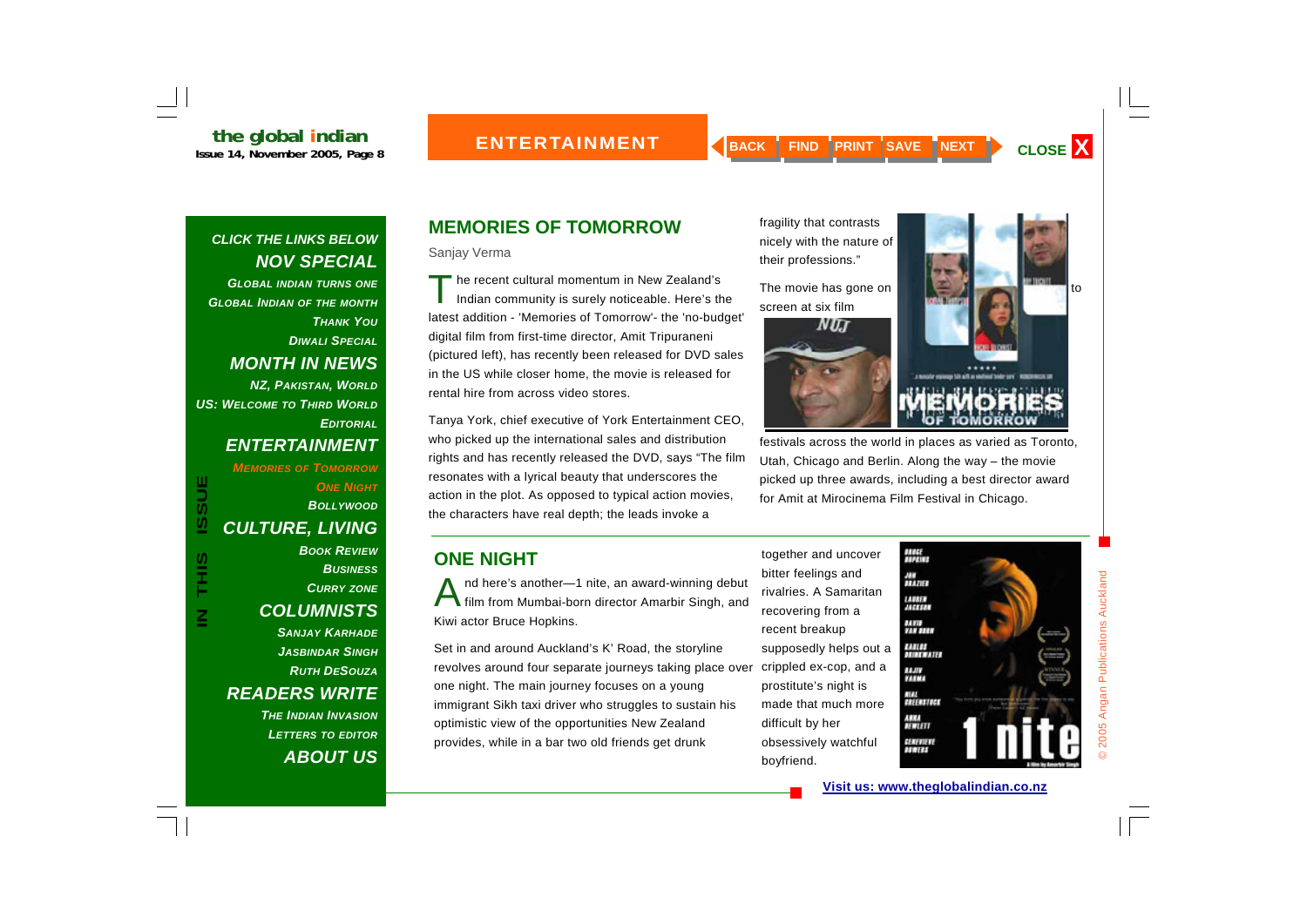#### **BOLLYWOOD**

#### *CLICK THE LINKS BELOW NOV SPECIAL*

*GLOBAL INDIAN TURNS ONE GLOBAL INDIAN OF THE MONTH THANK YOUDIWALI SPECIALMONTH IN NEWS NZ, PAKISTAN, WORLD US: WELCOME TO THIRD WORLDEDITORIAL*

#### *ENTERTAINMENT*

*MEMORIES OF TOMORROW***ONE NIGHT** *BOLLYWOOD*

**IN THIS ISSUE**

S<br>H<br>H<br>H

**ISSUE** 

*CULTURE, LIVING BOOK REVIEWBUSINESSCURRY ZONE COLUMNISTS SANJAY KARHADEJASBINDAR SINGHRUTH DESOUZAREADERS WRITE THE INDIAN INVASIONLETTERS TO EDITOR ABOUT US*

# **OPEN UP BOLLYWOOD!**

Eddie D'Sa

ollywood films are increasingly using foreign locals -<br>from Switzerland, Canada, Britain and more recently South Africa, Australia and even France. Do they wish to introduce the Bollywood genre to a new audience or use the opportunity to develop good relations with another country? When just the star duo dances, we see bemused locals watching curiously from a distance as it were some alien ritual. But increasingly, local young people may be invited to join in - they've obviously been previously given a crash course in Bollywood dancing. It is *de rigueur* for the girls to appear in the skimpiest attire.

What is striking is the lack of any meaningful social interaction with the natives, any touristy exchange. Our hero is not suave or cosmopolitan enough to break the ice and make small talk with the locals. At most he manages a few stilted phrases: this happens for example when he orders a drink at a bar, or buys from a shop or makes inquiries at an airline counter. In return the bar or counter assistant is programmed to respond in a robotic manner, if there is a response at all.

Here is a missed opportunity to develop warm relations between host and visitor. Encounters with the locals are awkward and contrived. So what does the producer gain by filming overseas? It is the host country that stands to gain - in tourism revenue, but its citizens are still not



drawn to Bollywood films. *New Zealand's South Island is a popular destination with Bollywood producers. (A TGI photo)*

All that the producers seem to get in return is a magnificent foreign backdrop - a pristine natural habitat and sparkling urban infrastructure that simply cannot be matched at home by Indian cities. The cine-viewers in India, especially in the rural areas, are bound to be gobsmacked by the affluence on display overseas but that is about all. Is it worth the cost? Does the theme really warrant a foreign location?

*Born in East Africa and based in the UK, Eddie has a PhD in Mathematics and many years' experience in journalism and teaching. Please email comments to:*  editor@theglobalindian.co.nz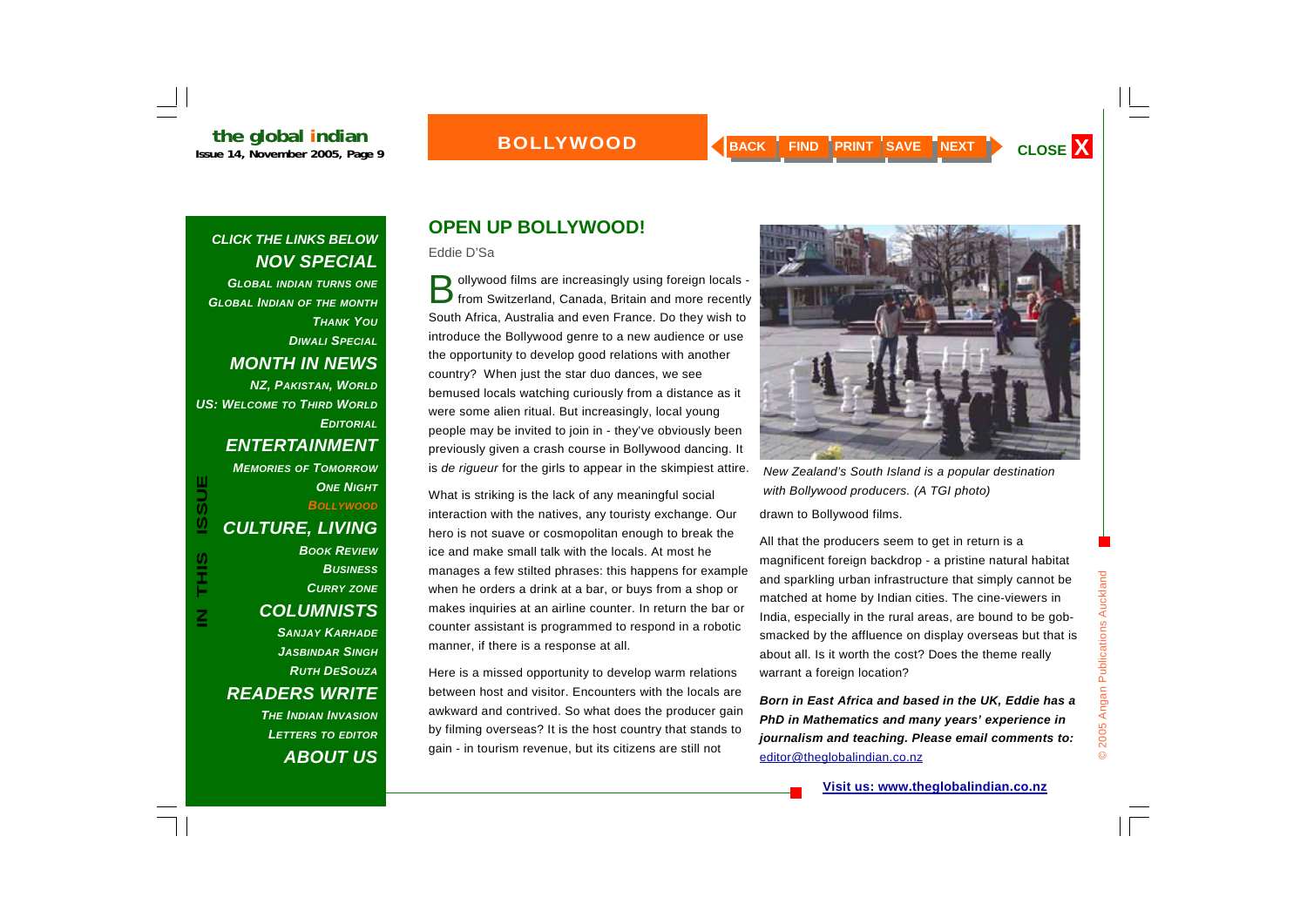#### **BOOK REVIEW**

#### *CLICK THE LINKS BELOW NOV SPECIAL*

*GLOBAL INDIAN TURNS ONE GLOBAL INDIAN OF THE MONTH THANK YOUDIWALI SPECIALMONTH IN NEWS NZ, PAKISTAN, WORLD*

*US: WELCOME TO THIRD WORLDEDITORIAL*

#### *ENTERTAINMENT*

#### *MEMORIES OF TOMORROW***ONE NIGHT** *BOLLYWOODCULTURE, LIVING BOOK REVIEWBUSINESSCURRY ZONE*

*COLUMNISTS SANJAY KARHADE JASBINDAR SINGHRUTH DESOUZAREADERS WRITE THE INDIAN INVASIONLETTERS TO EDITOR ABOUT US*

## **IDENTITY ISSUES FOR KIWI INDIANS**

Sanjay Verma

Very often, the multiplicity of voices in New Zealand's diverse communities raises concerns about the direction of our society. *New Zealand Identities* was born out of a similar concern, and a desire by social scientists to pool their knowledge and offer insights into perennial issues



facing this society. When these contributors met for a workshop in Waikane in late 2004, little did they know that their informal discussions at El Rancho Holiday Camp would culminate in a wellresearched book.

This book is a compilation of papers by 23 contributors from different ethnicities. Arvind zodgekar is one of the six Asian authors, who reviews migration patterns of Indians in New Zealand and examines some identity issues faced by new New Zealanders. The book will prove to be a good reference material not only for academicians but also for anyone interested in researching New Zealand's sociocultural make-up.

*New Zealand Identities/Victoria University Press/\$39.95*

#### **BUSINESS**

#### **KIWI TECHNOLOGY INVADES INDIA**

A TGI Correspondent

ext time you shop in India, don't be surprised if<br>you feel at home when you see familiar EFTPOS machines at checkout point at retail outlets in India. Cadmus Technology, New Zealand's leading exporter of payment solutions, has won an order to supply one of India's largest banks with its new Cadmus CM05 'one piece' terminal, as a pilot evaluation of the Cadmus products for that market, a release said.

The pilot is with ICICI Bank which is India's second largest bank with over 13 million customers, 570 branches and 2,025 ATMs. India is already acknowledged as one of the world's technology and innovation leaders with a commercial market beginning to embrace EFTPOS payment solutions.

Pat McCammon, Director International Sales and Marketing for Cadmus, says the deal is strategically important because it is a first step in gaining access to India's vast EFTPOS terminals market.

In 2004, Cadmus' Chairman Keith Philips accompanied New Zealand Prime Minister Helen Clark on a business mission to India and visiting companies in Mumbai and Delhi.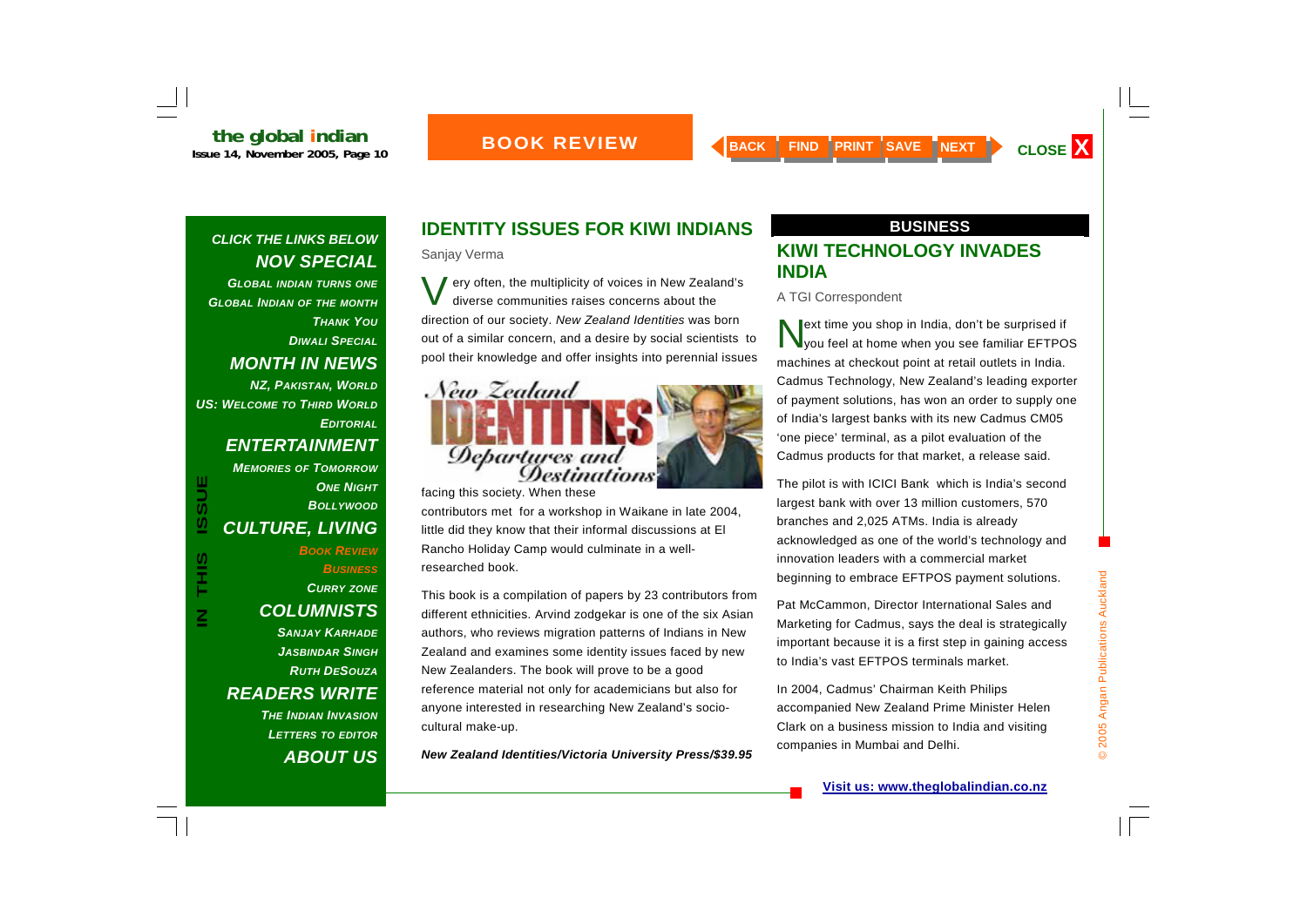#### **CURRY ZONE**

#### *CLICK THE LINKS BELOW NOV SPECIAL*

*GLOBAL INDIAN TURNS ONE GLOBAL INDIAN OF THE MONTH THANK YOUDIWALI SPECIALMONTH IN NEWS* 

*NZ, PAKISTAN, WORLD US: WELCOME TO THIRD WORLDEDITORIAL*

#### *ENTERTAINMENT*

*MEMORIES OF TOMORROW***ONE NIGHT** *BOLLYWOODCULTURE, LIVING BOOK REVIEWBUSINESSCURRY ZONE*

**IN THIS ISSUE**

S<br>H<br>H

**ISSUE** 

#### *SANJAY KARHADEJASBINDAR SINGHRUTH DESOUZAREADERS WRITE*

*THE INDIAN INVASIONLETTERS TO EDITOR ABOUT US*

## **CUCUMBER RAITA**

Ashok Kumar Parmar

#### **Ingredients**

1 medium cucumber

1 large bottle of un-sweetened yogurt

¼ teaspoon chili, turmeric

1 teaspoon mustard seeds (crushed), mustard powder, salt

#### **Method**

Grate the cucumber and squeeze out all the water. Put in a bowl and add the yogurt. Mix in all the spices. Add salt to taste.

Serve Cucumber raita with any curry or fritters. It can also be used as a dip for chips and veggies.

Ashok was born in Fiji and lives in Dunedin, New Zealand. For a profession, he develops software, and for a hobby, he experiments in the kitchen. When he is not writing software, he is writing recipes for the readers of The Global Indian.



#### **Welcome home on Air India**



# **A wide choice of destinations in India. Welcome home and feel the air of**



**6 FAI Building, 220 Queen Street, Auckland Phone: +64 9 3031301; 3034941 Fax: 303 1300 Email: airindia@xtra.co.nz www.airindia.com**

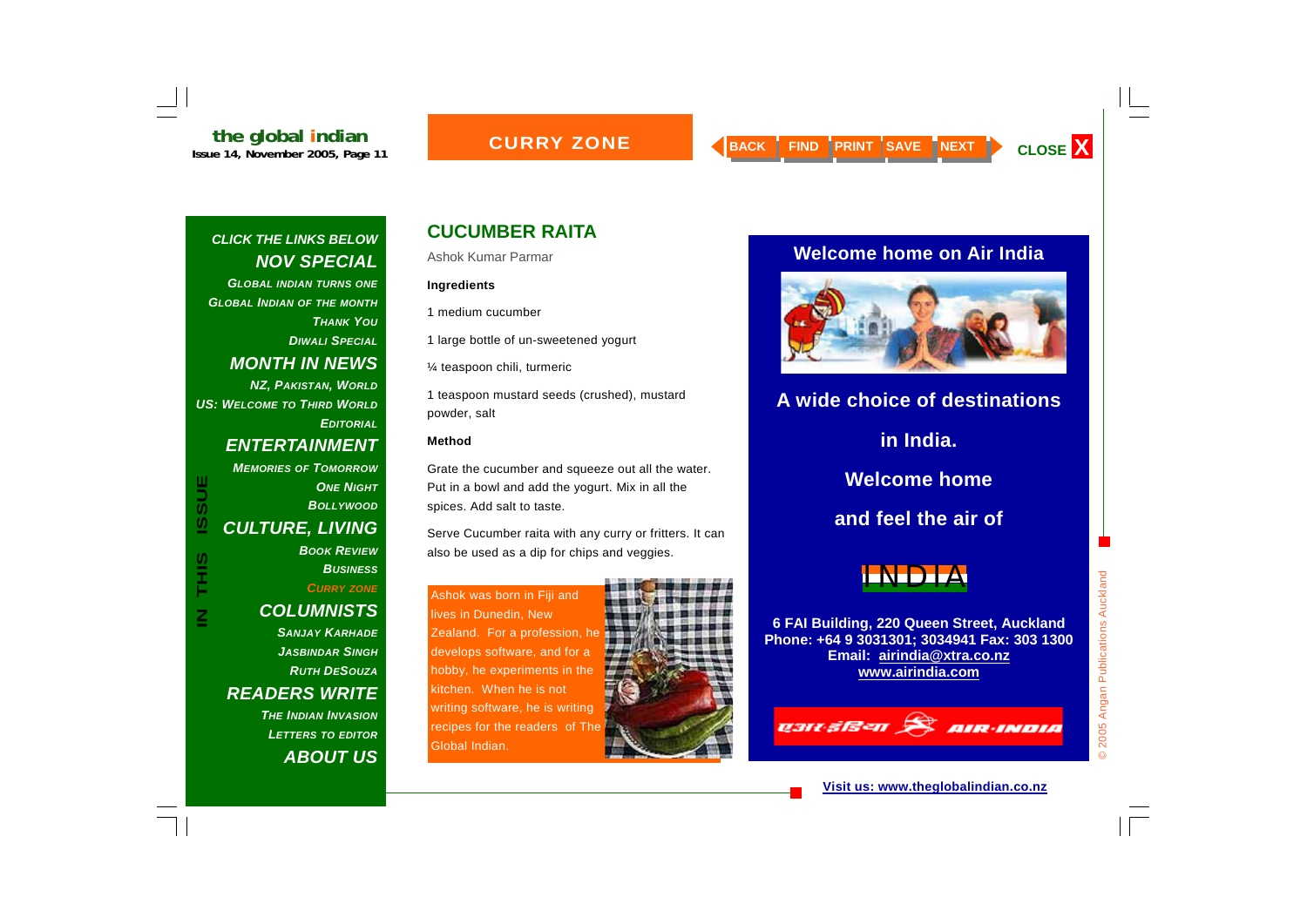**the global indian**<br>Issue 14, November 2005, Page 12

*GLOBAL INDIAN TURNS ONE GLOBAL INDIAN OF THE MONTH THANK YOUDIWALI SPECIALMONTH IN NEWS NZ, PAKISTAN, WORLD US: WELCOME TO THIRD WORLD*

#### *ENTERTAINMENT*

*EDITORIAL*

*MEMORIES OF TOMORROW***ONE NIGHT** *BOLLYWOOD CULTURE, LIVING BOOK REVIEWBUSINESSCURRY ZONE COLUMNISTS SANJAY KARHADE*

*JASBINDAR SINGHRUTH DESOUZAREADERS WRITE THE INDIAN INVASIONLETTERS TO EDITOR*

*ABOUT US*

#### **MOCKERY OF THE 'SUPER' CONCEPT**

Sanjay Karhade

**II** 'Catch him, catch him,' I shouted excitedly as Graeme (Pollock) uppishly cover-drove my just-short-of-a-length delivery and started watching the ball. But, that lofted cover-drive landed ten rows inside the stadium! I was consoled by Sir Frank Worrel who said, 'normally this man does not play anything uppishly, however, when he does,



Sanjay Karhade has been writing on current affairs and sport in India for over two decades. He contributes to The Global Indian on the current and sporting front in India.

ten out of ten times the ball lands in the stadium. Don't worry, continue…' " Bapu (R.G.) Nadkarni once described this awe-inspiring incident from a match played between the South Africans and the Rest of the World Team in early '60s.

This incident underlines commitment to the game, urge to perform, competition and most importantly the captain at work. Sadly, during the just concluded 'Super Series', the cricket fans did not get to see anything of the sort from the RoW Team members. Why?

Look at the number of matches played then and now. The difference is simply appalling. Obviously, the thinking of a

cricketer then and now is opposite. Then, a cricketer longed to play and now, a cricketer longs to rest. Then, a cricketer considered it an honour to be picked for the RoW Team. The performance and efforts taken would vindicate the word 'honour'. Today apparently, no player gave me semblance of that impression. The famous three Ds dedication, discipline and determination - were conspicuous by their absence. Neither the RoW Team captain nor any other team member remotely sounded remorseful at not being able to put together a decent fight.

The defence put forth is that RoW Team members may have found it difficult to motivate themselves as much as they would be able to while representing their respective country. I find this defence hollow, for, were they not the chosen ones from their respective country's teams? This, on the contrary, should have pepped them up even more. In my opinion it's a simple question of showing commitment to the game and most of the RoW Team members sadly failed to pass the test.

To choose the best combination of players, pit it against the best team in the world and dish out probably the best contest for the cricket fans to savour for a long time is the concept of a 'super contest'. However, the lackadaisical attitude shown by the RoW Team members defeated it and made a mockery of the concept.

© 2005 Angan Publications Auckland

© 2005 Angan Publications Auckland

Australians, on the other hand, have thumped their superiority notwithstanding their defeat in the Ashes series. A starched salute to the Australians!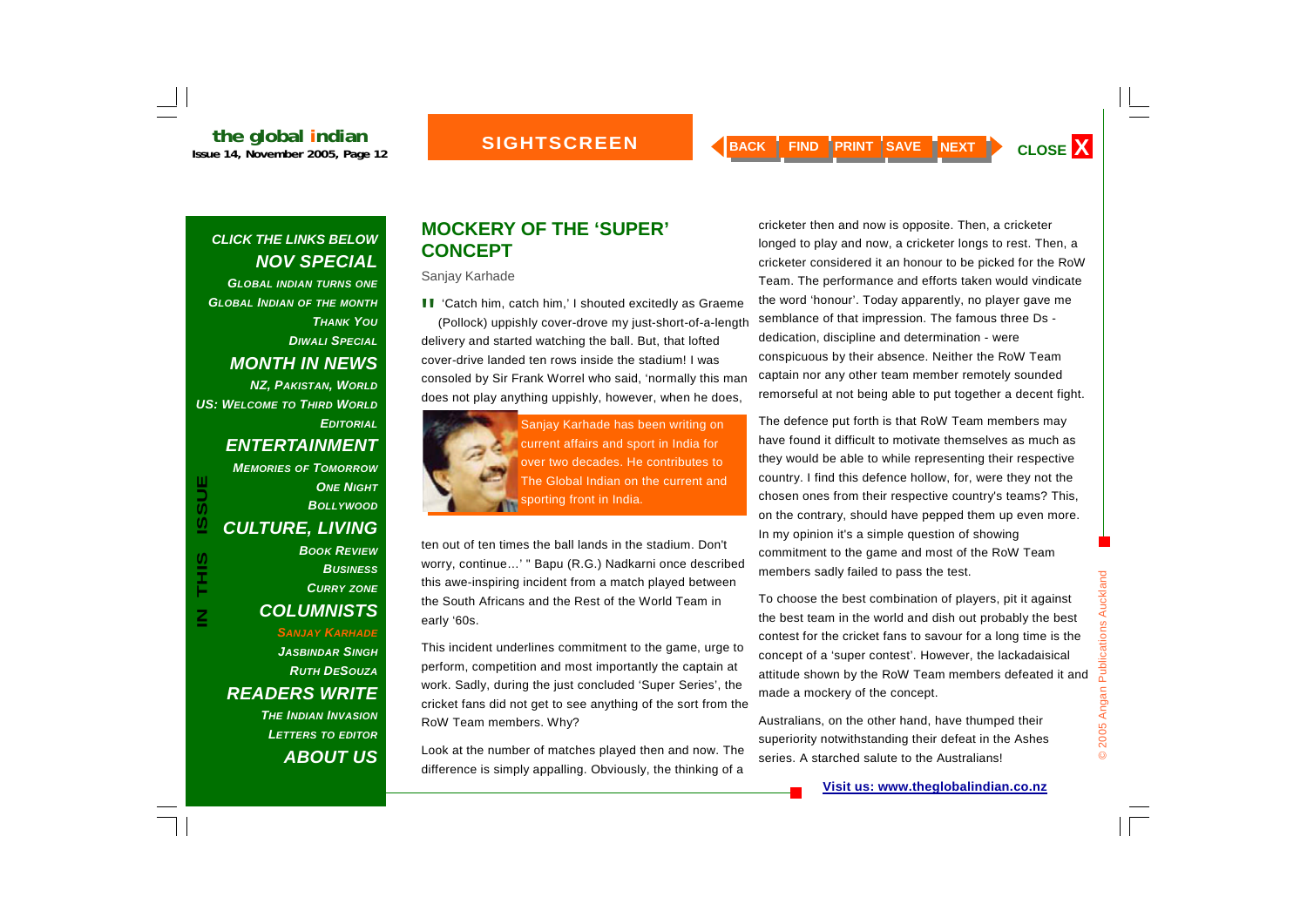*GLOBAL INDIAN TURNS ONE GLOBAL INDIAN OF THE MONTH THANK YOUDIWALI SPECIALMONTH IN NEWS NZ, PAKISTAN, WORLD US: WELCOME TO THIRD WORLDEDITORIAL*

#### *ENTERTAINMENT*

*MEMORIES OF TOMORROW***ONE NIGHT** *BOLLYWOODCULTURE, LIVING BOOK REVIEW*

*BUSINESSCURRY ZONE COLUMNISTS SANJAY KARHADEJASBINDAR SINGHRUTH DESOUZAREADERS WRITE THE INDIAN INVASION*

*LETTERS TO EDITOR ABOUT US*

### **TAPPING INTO YOUR MIND-POWER**

Jasbindar Singh

e careful what thoughts you plant in your mind<br>because they could come true! As John Kehoe,

author of 'Mind Power' says, "Thoughts are real forces and what we imagine,

concentrate on or

"When faced with a challenge, do you give yourself a helping hand by saying positive and resourceful things like, "I can handle this. I have done it before."

visualise in our minds will actually manifest into reality." Plant seeds of negativity and you get a crop of fear, doubt, and anxiety. Alternatively seed good thoughts, attend to it with some TLC (tender love and care) and you will harvest accordingly!

Mind power is probably one of the most untapped potentials we have. It is like having a powerful computer at your disposal but not operating it for maximum results. And we have two levels of mind: the conscious and rational and the sub-conscious and irrational one.

At the level of the conscious mind, become more aware of your 'self-talk' or the daily internal chatter. For e.g., when faced with a challenge, do you give yourself a helping hand by saying positive and resourceful things like, "I can handle this. I have done it before." Or is your self-talk more negative and fear generating such as "This is too much. I am going to fail."? And when the challenging task is over do you naturally focus on all that went wrong or

say, "gee – that was a great learning experience and I will do even better next time!"? The reason this matters is because the sub-conscious soaks up whatever diet it's fed on a consistent basis. It cannot discriminate between what is real and what is imagined.

> *Jasbindar Singh is a business psychologist and executive coach. www.sqconsulting.co.nz*

So how can you tap into the powers of the subconscious mind?

1. Use affirmations and positive self-talk so what you are saying is constructive, positive and resourceful. Affirmations are positive statements of what you desire, stated in the present such as, " I am fit and healthy."

2. The subconscious mind responds well to images (pictures), impressions and visualisations. So imprint positive ones such as peace, health or whatever you are focusing on, as if it were happening now.

3. Use your feelings. Experience the feelings of fulfilment and joy in having achieved your desires in the here-andnow.

4. Develop your awareness of how you think and practice being creative and thinking in different ways.

You can change your life by changing your thoughts!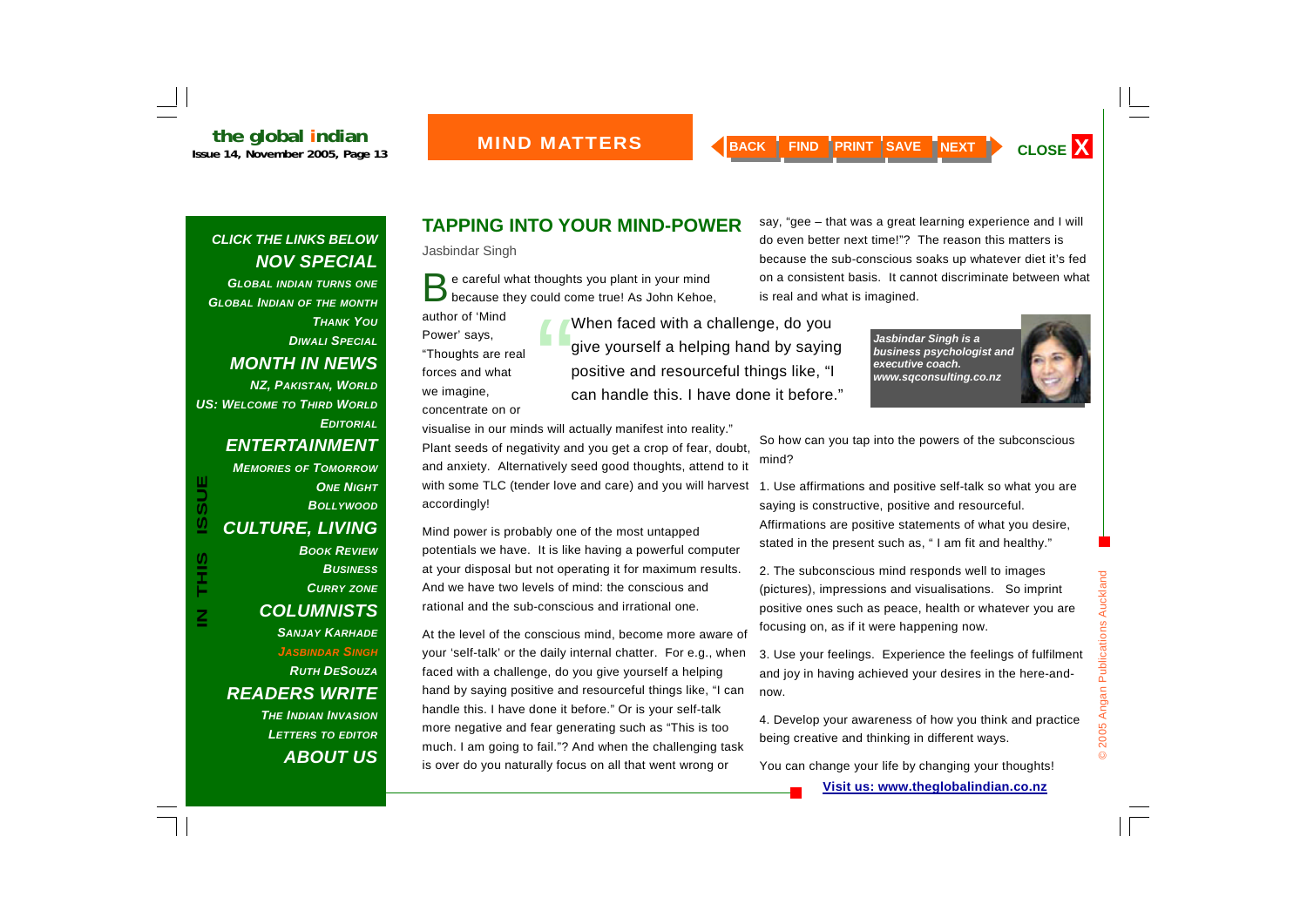*GLOBAL INDIAN TURNS ONE GLOBAL INDIAN OF THE MONTH THANK YOUDIWALI SPECIALMONTH IN NEWS NZ, PAKISTAN, WORLD US: WELCOME TO THIRD WORLDEDITORIAL*

#### *ENTERTAINMENT*

*MEMORIES OF TOMORROW***ONE NIGHT** *BOLLYWOODCULTURE, LIVING BOOK REVIEW*

**IN THIS ISSUE**

**SIHL** 

 $\overline{\textbf{z}}$ 

**ISSUE** 

# *BUSINESSCURRY ZONE COLUMNISTS SANJAY KARHADEJASBINDAR SINGHRUTH DESOUZAREADERS WRITE*

*THE INDIAN INVASIONLETTERS TO EDITOR ABOUT US*

# **IS MEDIA TO BLAME?**

Ruth DeSouza

I ow ethnic communities are represented in and by<br>The media sends an important message to the rest

of New Zealand. So, are they doing a good job? At a recent forum in Auckland to discuss the role of the media in promoting ethnic communities, both sides

learning is two-way - them about us and us about them.

suggested ways in which communities could use the media more effectively. Mainstream media outlets pointed out that they too need guidance on how to deal with these new communities and who they should be talking to.

The British media stands accused of being racist, using loaded terminology, such as primitive, fundamentalist, Islamist and extremist. They are seen by some as promoting simplistic, negative representations of groups that lead mainstream Britons (to borrow Dr Brash's expression) to form a negative view of ethnic communities. There are damaging consequences, including increased racial tensions and increased discrimination. Many minority groups feel marginalised by the media, withdrawing their support and turning instead towards Diasporic and ethnic media outlets.

Minority community media or programmes are a platform

for the community and a bridge to that community for others. But they do not replace accurate representation in the mainstream media. New Zealand has seen a

We must build relationships<br>with media to ensure that

drift towards the more overtly commercial; our newspapers and many of our radio



*Ruth is a researcher, educator and mental-health nurse.* 

stations are now part of global media conglomerates. The focus shifts from rigorous reporting to sustaining advertising revenue and, as seen elsewhere, a tendency develops to ignore minority groups.

As a country, we need to think about incorporating minority perspectives into majority media. As ethnic communities, we need to promote 'diversity reporting' that infuses mainstream reporting with a multicultural perspective. We have a responsibility to respond quickly to media distortions. We must build relationships with media to ensure that learning is two-way - them about us and us about them. And we must learn to communicate with the media on their terms, because time is often short where news is concerned and doing this will make it easier for the media to engage with us. Doing this goes some way towards including minorities in national conversations. The Auckland forum was the beginning of this journey.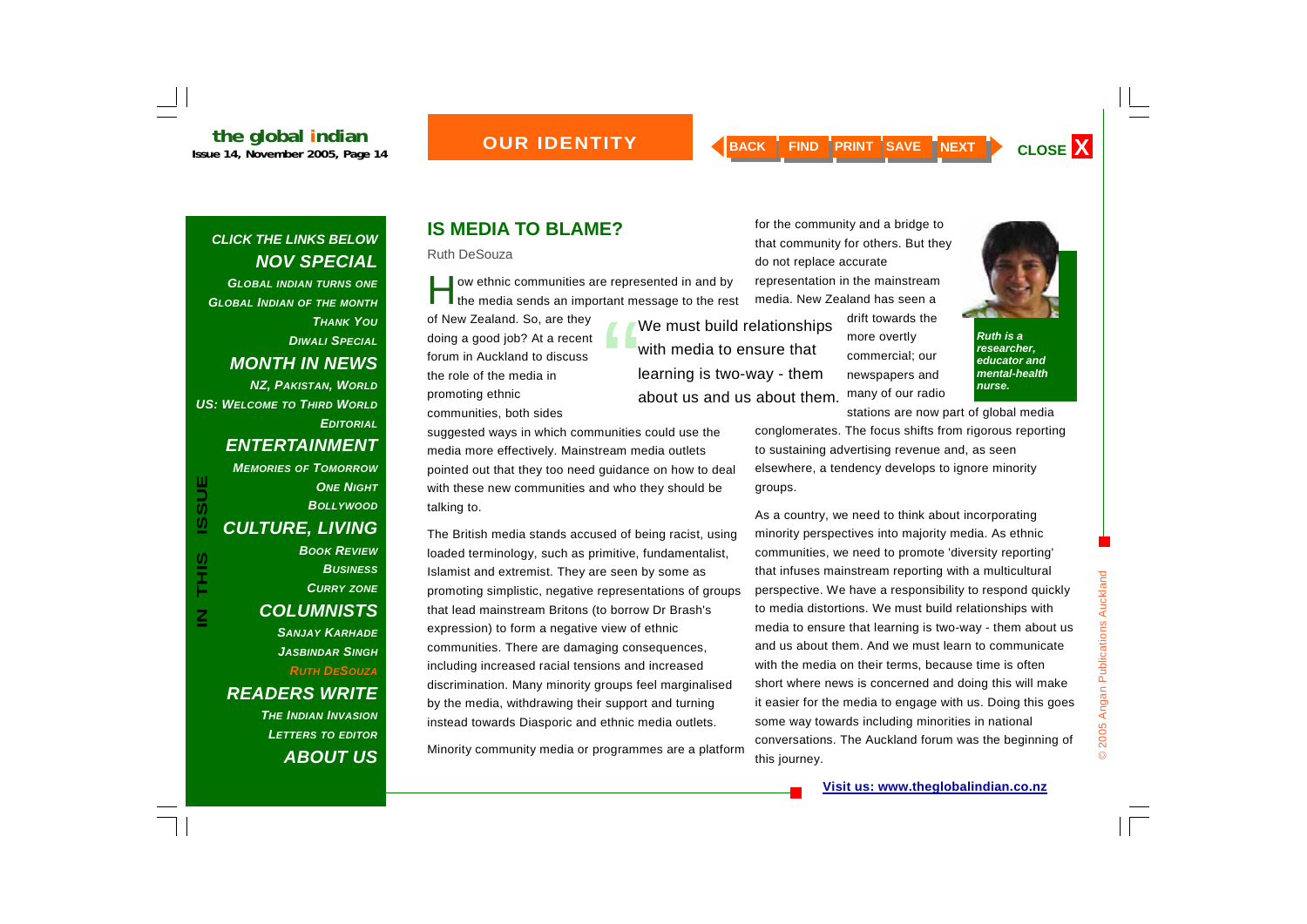*GLOBAL INDIAN TURNS ONE GLOBAL INDIAN OF THE MONTH THANK YOUDIWALI SPECIALMONTH IN NEWS NZ, PAKISTAN, WORLD US: WELCOME TO THIRD WORLDEDITORIAL*

#### *ENTERTAINMENT*

*MEMORIES OF TOMORROW***ONE NIGHT** *BOLLYWOODCULTURE, LIVING BOOK REVIEWBUSINESSCURRY ZONE COLUMNISTS SANJAY KARHADEJASBINDAR SINGHRUTH DESOUZAREADERS WRITE* 

**IN THIS ISSUE**

**SIHL** 

 $\overline{\mathsf{z}}$ 

**ISSUE** 

*THE INDIAN INVASIONLETTERS TO EDITOR ABOUT US*

# **THE INDIAN INVASION**

Sonali Geo

Coming straight from the bright, vibrant, radiant and<br>Colourful India I landed in Auckland on a gloomy cold, rainy and wintry night in May 1997. My eyes were accustomed to seeing bright orange saris and hot pink salwar clad women walking around. They were not used to seeing "men in black" and women in black hurrying to and fro. The people here did not seem to wear any colour other than black. A few Kiwis told me that since it was winter, black was the common colour. Besides they felt comfortable in black, they blended with others, did not stand out like a sore thumb.

Winter changed into spring. The daffodils were dancing in the breeze and the flowers along the roads and gardens burst into a flame of colours. People dug out the spring wardrobe of colour and I began to see shades of blues, greys and reds around. Still the vibrancy and bold colour combinations were what my eyes were starving for.

Many seasons rolled on and the influence of the migrant community began to make its mark on the Kiwi culture. The Indian dupatta is worn with flamboyance as scarves by Kiwis. The ghaghara and the lehangas are worn as peasant skirts and are only available in the up-market fashion stores at unbelievable prices. Mehandi (henna) is adorned on white skinned hands as ethnic tattoo. The humble kurta is now a fashion statement. Costume jewellery made of beads, sequins and stones decorate the

ears and necks of many Kiwi beauties. The roadside rolls of Kolkatta are sold as wraps in McDonalds and Burger King. Indian films have slowly crept into Village Cinemas and Hoyts. Aishwarya Rai appeares in the windows of Pascoes, modelling for Longines. She teamed up with a Kiwi actor and brought the colours and tunes of Bollywood to New Zealand in the form of *Bride and Prejudice*. Jacob Rajan's *Krishnan's Dairy, Pickle King and Candlestickmaker* showed the Kiwis the Indian sense of humour. *From India With Love* followed suit and ran full houses. Now with *Charandas Chor*, Indian theatre is here to stay.

Now, being a born again Kiwi, as I walk down Queen Street on a busy lunch hour, I see a lot of colour-clad Kiwis around me and I smile to myself as I try to blend in as inconspicuously as I can, in my black suit.

#### **HELP EARTHQUAKE VICTIMS**

**Times Foundation:** Following our support to the Times Foundation during Tsunami relief work last year, we are supporting the Foundation's efforts in its relief efforts for the recent earthquake victims.

Dontate online: http://shopserve.indiatimes.com/ timesfoundation/registration.html

**Earthquake Pakistan:** Earthquake Pakistan facilitates relief and reconstruction activities in Pakistan.

http://www.earthquakepakistan.com/ **AN APPEAL**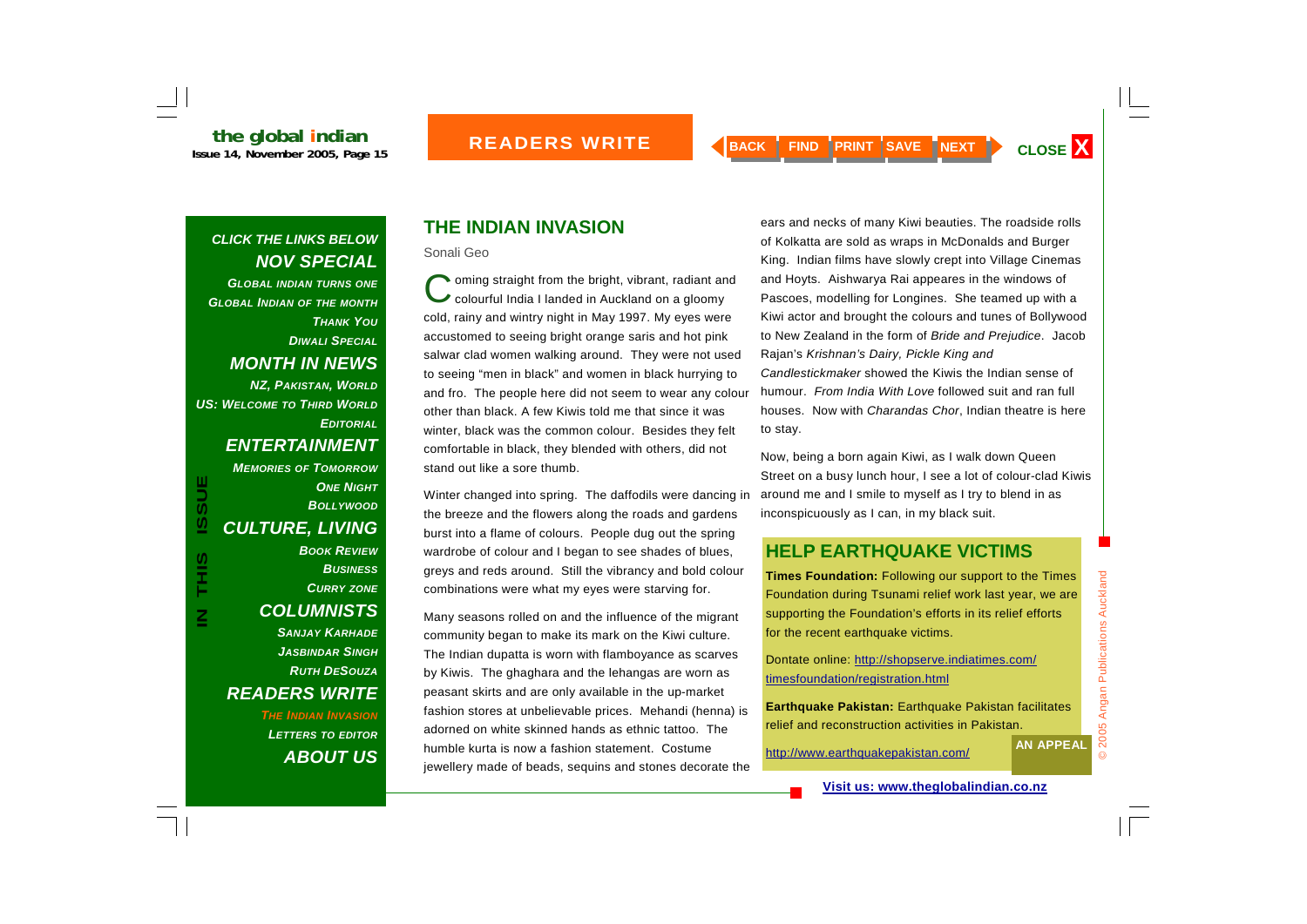*GLOBAL INDIAN TURNS ONE GLOBAL INDIAN OF THE MONTH THANK YOUDIWALI SPECIALMONTH IN NEWS NZ, PAKISTAN, WORLD*

*US: WELCOME TO THIRD WORLDEDITORIAL*

**IN THIS ISSUE**

**SIHL** 

**ISSUE** 

#### *ENTERTAINMENT*

*MEMORIES OF TOMORROW***ONE NIGHT** *BOLLYWOODCULTURE, LIVING BOOK REVIEWBUSINESSCURRY ZONE COLUMNISTS SANJAY KARHADEJASBINDAR SINGHRUTH DESOUZAREADERS WRITE THE INDIAN INVASIONLETTERS TO EDITOR*

*ABOUT US*

## **DIWALI GREETINGS**

Warm greetings to the Indian community as they celebrate the festival of Diwali. Diwali is a joyful time that enables us to celebrate the triumph of good over evil, knowledge over ignorance and light over darkness. The lighting of candles and fireworks, the distribution of sweets and the uniting of families are wonderful reminders of the light, joy and hope that Diwali promotes.

**Dr. Jackie Blue, National MP, Auckland (Dr Blue also sends Ramadan greetings—Editor)** 

#### **RAMADAN GREETINGS**

The significance of Ramadan lies chiefly in this being the holy month in which the first verses of the Holy Quran were revealed to the Prophet Muhamed in 610 CE. The process of fasting is primarily an act of self discipline. In 1988 the American convert to Islam Louis Farrahkan wrote: Whenever the human being lacks discipline, the society reflects that lack of discipline in the manifestation of excesses. The relevance of Ramadan therefore extends to all peoples, Muslim and non-Muslim, in the universal human quest for an improved social order. **Abdullah Drury** 

## **CONGRATULATIONS**

*(Editor and publisher thank all readers for congratulatory messages on our first anniversary. We are publishing a few in the limited space here.)* Congratulations! I looked at the Scoop report and read that you have some 20,000 subscribers. Amazing! Most of the UK weekly print magazines can barely reach that.—**Eddie D'Sa, UK**

Heartiest congratulations on the completion of one year's publishing of the Global Indian. New Zealand needs people like you who give their time and commitment.—**Dr Ashraf Choudhary, Labour MP, Wellington**

Congratulations! This is a great achievement and makes all of us Indians proud. Wishing you more success in leaps and bounds.—**Sanjay Jumde, India**

Happy Birthday! May Global Indian have many more years ahead of it.—**Tayyaba Khan, Auckland**

Congratulations—**Robert Khan, Director, Radio Tarana**

(Congratulations.) It's such a good idea.—**Ruth Le Pla, Editor, Management magazine, Auckland**



Congratulations Robert Khan, Director, Radio Tarana<br>
Muslim and non-Muslim, in the (Congratulations.) It's such a good idea.—Ruth Le Pla,<br>
or an improved social order.<br>
Editor, Management magazine, Auckland<br>
See your reven